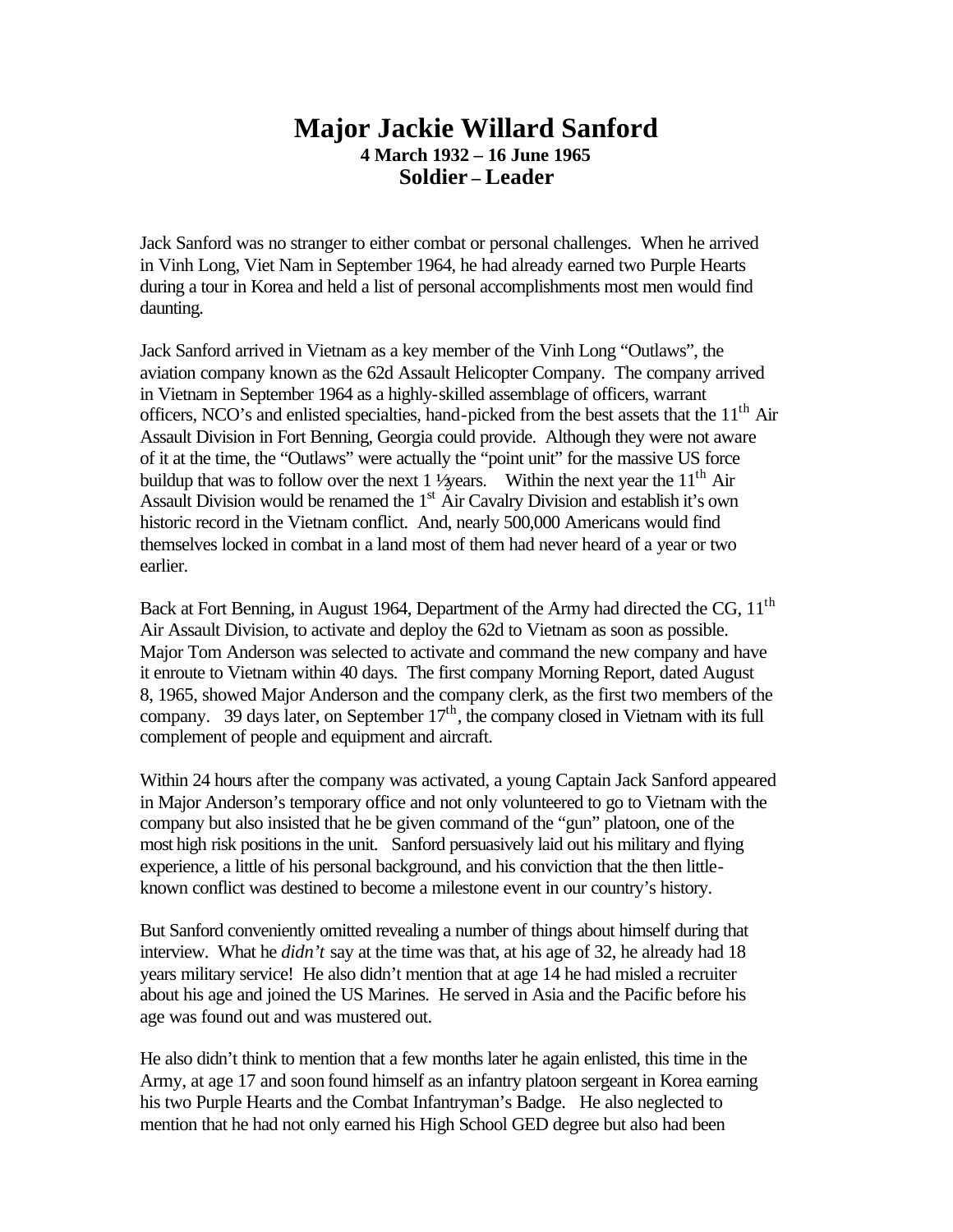awarded a college degree through the "Bootstrap" program, all on his own time. Major Anderson was also not aware that Jack Sanford held a Black Belt in Karate.

Major Anderson did observe that Sanford wore the Master Parachutist badge and the Senior Army Aviator badge. He also learned that, although he had received his Infantry officer's commission through OCS, his Army serial number showed that he had subsequently earned a Regular Army Commission.

But, what most impressively stood out to Major Anderson was that he was listening to a true leader and a "soldier's soldier"! And, he knew that he had found his gun platoon commander.

The fundamentals of leadership came second nature to Jack Sanford. During the time the 62d Aviation Company was still preparing for deployment to Vietnam, he personally selected his platoon personnel from the rosters of people being assigned to the company. Although CONUS-based Aviation Companies did not have an armed platoon, Sanford sought out recent "lessons-learned " reports from Vietnam in which the tactics and employment of armed helicopters was described. Upon arrival in Vietnam, he put himself into the hands of his counterpart in the 114<sup>th</sup> Aviation Company, Captain Pete Kendrick, for two weeks of in-country combat training before his own gun platoon was declared "operationally ready". He learned the operational capabilities of every weapon and rocket system mounted on his gunships. A personnel infusion program took some of his hand-picked people but he made sure those who replaced them were qualified to fill their MOS positions.

Captain Al Iller, the company XO and later it's second commander, led the 62d Advance Party heading to Vietnam and, while enroute, took on the mission of selecting a call-sign name for the company and drawing up a unit patch to depict the name. Lt. Bob Bergquist, also a member of the Advance Party, was one of the aviators selected by Sanford as one of his gunship pilots. Bergquist knew that the "guns" would also need a call sign, a practice already in place in those early days in Vietnam. Iller and Bergquist came up with "Outlaws" as the company call sign and the name was adopted by the 62d Aviation Company upon arrival in Vietnam. In keeping with the western motif of the name, Bergquist selected "Mavericks" as the gunship platoon name. When Sanford arrived in Vietnam, he was already designated as "Maverick Lead". Bob Bergquist was also something of an artist and he personally designed the "Outlaws" patch as well as the steer-head insignia that would be painted on the nose of every Maverick gunship.

When the Outlaws arrived in the Mekong Delta, the Company assumed the primary combat support role of the  $7<sup>th</sup>$  ARVN Division based in the Mekong Delta town of My Tho. Captain Bryce Kramer was serving as the Aviation LNO of the 145<sup>th</sup> Aviation Battalion, which had previously supported the  $7<sup>th</sup>$  ARVN Division. When Sanford learned that his gun platoon would be supporting the  $7<sup>th</sup>$  ARVN division, he sought out Kramer and asked Kramer to introduce him to the MAAG Senior Advisor (Colonel Robert Guenthner), the Operations Advisor (Major Bob Sears), the ARVN Division Commander (Major General Nygyen Bao Tri), and his Operations staff so that he could quickly identify with both the US and ARVN personnel he would be working with and supporting. This type of "outreach" was unique but typified the thoroughness and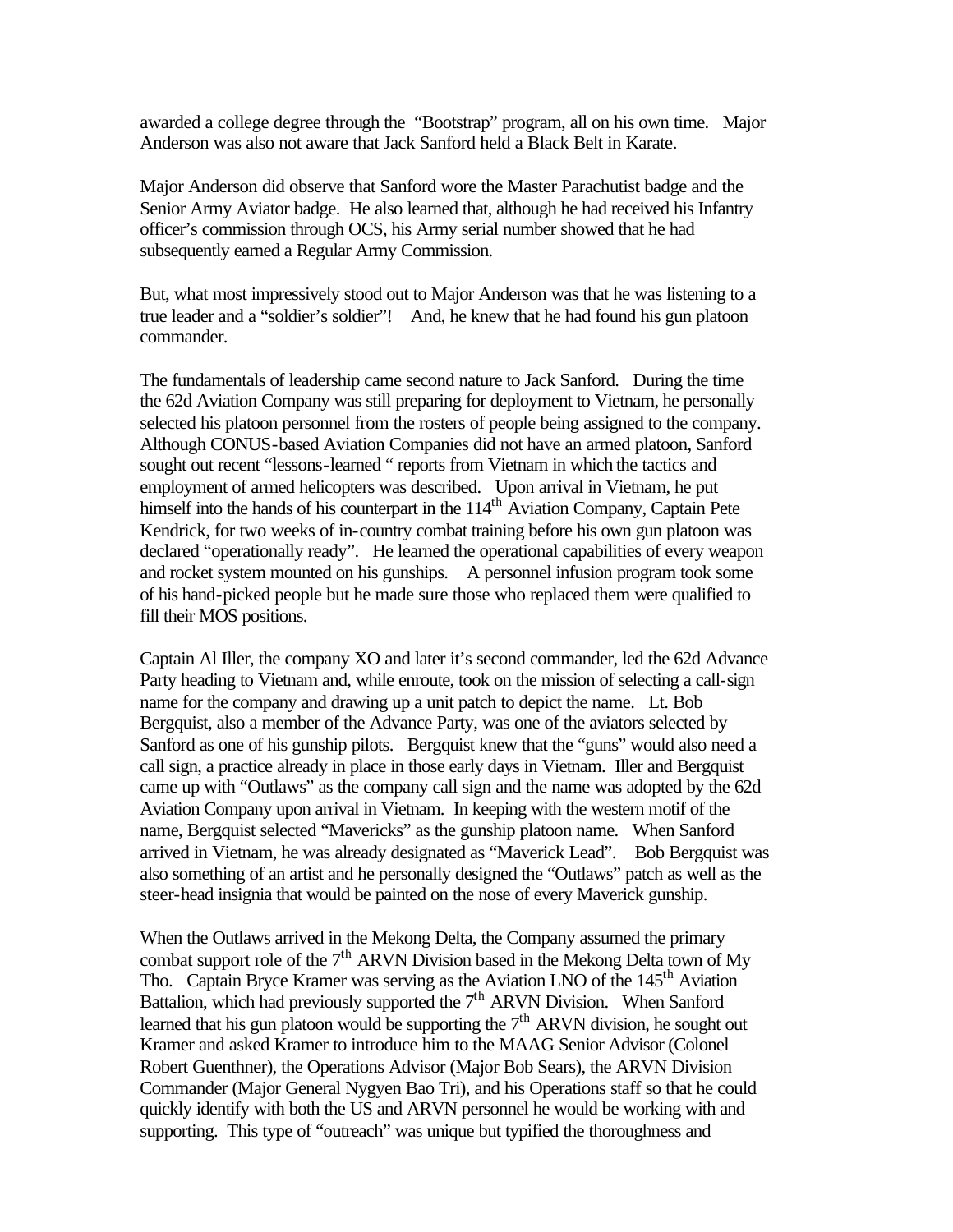professional attention to detail that personified Sanford's approach to his duties. Jack Sanford and Bryce Kramer quickly became close personal friends and Kramer later commanded the Outlaw's 2d Platoon.

After attaining their initial "operational ready" status in late September 1964, the Outlaws and Mavericks rapidly established a remarkable record. Although there were already two combat-seasoned air mobile companies located in the Mekong Delta, the 62d quickly matched the performance and combat capabilities of its veteran counterparts. All three companies operated under the command of the  $13<sup>th</sup>$  "Delta" Aviation Battalion, then located in Can Tho.

As Maverick Lead, Jack Sanford proved again and again not only his innate abilities to lead but also his talent for developing new and innovative tactics for helicopter gunship support. Many of the tactics and procedures he designed were adopted throughout Vietnam and are probably still valid in today's aviation training.

In December 1964, the 62d Aviation Company was renumbered as Company A, 502d Aviation Battalion but still retained their distinctive call sign, "Outlaws". This change was to allow the hastily activated 62d Aviation Company to be legitimately integrated into the budgeted Army force structure. Still later, the "Outlaws" were once again redesignated, this time as the 175<sup>th</sup> Aviation Company, and remained in Vietnam as the 175<sup>th</sup> until the US withdrawal.

In early April 1965 Jack Sanford and the Mavericks were flying escort into a hot LZ (Landing Zone) in support of a combat airlift of ARVN troops by the Outlaw troop carrying slicks. Suddenly a VC small arms round crashed through the plexiglass windscreen of his aircraft and passed through the heavy muscle on the right side of Jack's neck. Making a quick analysis of his injury he determined that medical treatment could wait until he finished his firing runs. When the last Outlaw slick lifted off the LZ, Sanford's copilot flew the aircraft directly to the medical treatment clinic at Soc Trang. After being hospitalized for three days, Sanford signed himself out of the clinic and rejoined his Maverick platoon at Vinh Long. His third Purple Heart was awarded while he was recovering. Less than 10 days after being wounded, he was again flying Maverick Lead on combat missions.

The events of June 16, 1965 that led to Jack Sanford's death are still vivid in the minds of those who were his friends in the company, both officer and enlisted alike. The action began when Outlaw Operations was alerted that an American advisor captain and his ARVN counterpart had been captured in an ambush about 10 miles north of the Vinh Long airfield. Jack Sanford immediately led a heavy fire team (three gunships) into the air and headed toward to area to search for the missing officers. Arriving on-station, Sanford soon radioed that he had observed a sampan with a rice-straw mat covering something and circled back for a closer look. On the next pass, his aircraft immediately received heavy ground fire. He pulled his team off while USAF and USN aircraft poured bombs and napalm into the area where the fire had originated. Moving back in for another look, Sanford's aircraft again took fire, Sanford was mortally wounded and his aircraft, being at only 50 feet, pulled nose-up, lost rotor rpm and exploded into the dry rice paddy less than 100 yards from the VC gunners.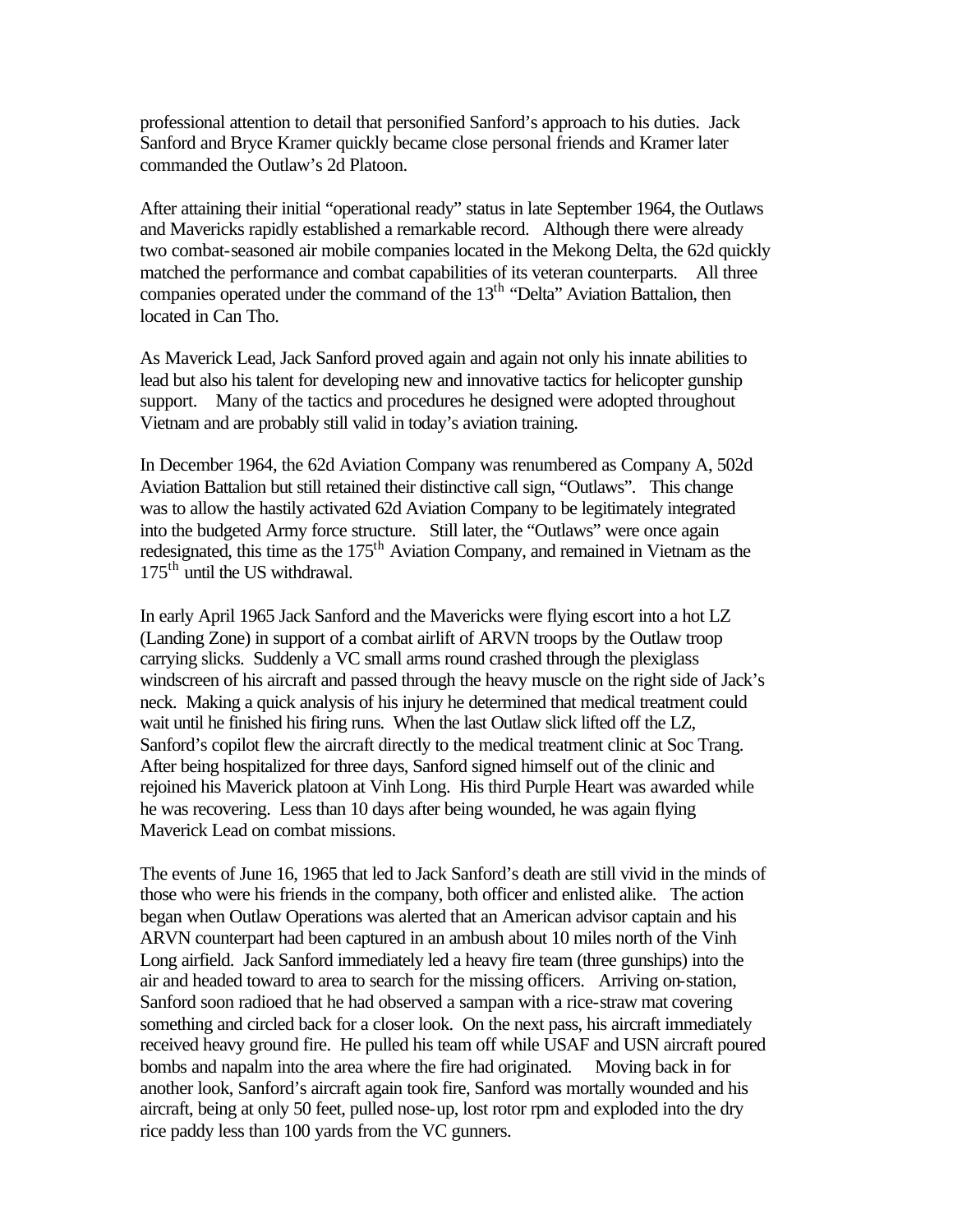Additional USAF and USN fighter-bomber aircraft made numerous passes with bombs and napalm until resistance was quieted. A slick was called in to attempt to rescue the survivors and was able to pick up the wounded and fly them to Vinh Long for subsequent Dust Off evacuation to Saigon. Jack Sanford died enroute to the hospital. His crew chief, Specialist Mike Moritz, died in the burning aircraft. The copilot, Captain Tim Bisch, and door gunner, Sergeant Ciacchino, survived but spent long months in and out of Walter Reed Army Hospital recovering from their wounds.

Jack Sanford's loss was felt deeply not only by the men in the Outlaws and Mavericks, but also throughout the  $13<sup>th</sup>$  Battalion in the Mekong Delta. Sanford's name, exploits and heroism had become almost legendary throughout the Delta. While never a "daredevil", he nonetheless never lacked for courage either in the face of enemy fire or in making critical, life or death decisions.

Jack Sanford was a popular, respected and admired officer both among the aviators and enlisted men of his Maverick platoon as well as throughout the Outlaw company.

Sgt. John Doyle had been the crew chief for Maverick 36 from the time he arrived in country and had come to know Maverick Lead very well. On June  $16<sup>th</sup>$ , however, Doyle had recently been promoted to SSG E6 and was the new Platoon Sergeant for the 2d Platoon. He recalled, many years later, that he and another Sgt in the Mavericks, after a boisterous evening in the platoon area, decided they liked being in the Mavericks so well that they would extend another six months if Captain Sanford would do the same. They went to Sanford with, what they thought was a great idea, but Sanford "just looked at me, smiled, and made no commitment. So, neither did we!".

Sgt Doyle flew numerous missions as a crew member under Sanford's leadership in his Maverick aircraft. On June  $16<sup>th</sup>$ , Doyle recalls being on the flight line, taking care of his new aircraft, when word began to spread that a Maverick ship was down. When the slick carrying the wounded landed at Vinh Long, Doyle was among those who were devastated at the sight of his mortally wounded Captain being transferred into the Dust Off for the trip to Saigon.

Sanford's friend, Captain Tim Bisch, who had agreed to fly with Jack on his last mission, was a personal friend of the young Army Captain who had been captured by the VC. Bisch was critically injured in the crash and spent two years in and out of Army hospitals fighting to recover from his wounds. Nearly 40 years later, in recounting the events of June 16, 1965, he still feels strongly that Jack Sanford "was the most outstanding officer and warrior I ever had the opportunity to know and serve with".

Captain Joe Moffett was on the search mission flying in the heavy fire team as Maverick 1, flying in the lead position, with Sanford's aircraft in trail. He recalls vividly how, moments before devastating enemy fire erupted from the canal line, Jack Sanford directed him to fall back onto his tail so that Sanford could take the lead position. Moffett has stated that he owes his survival to Sanford's assumption of the lead position moments before the fatal enemy fire was received.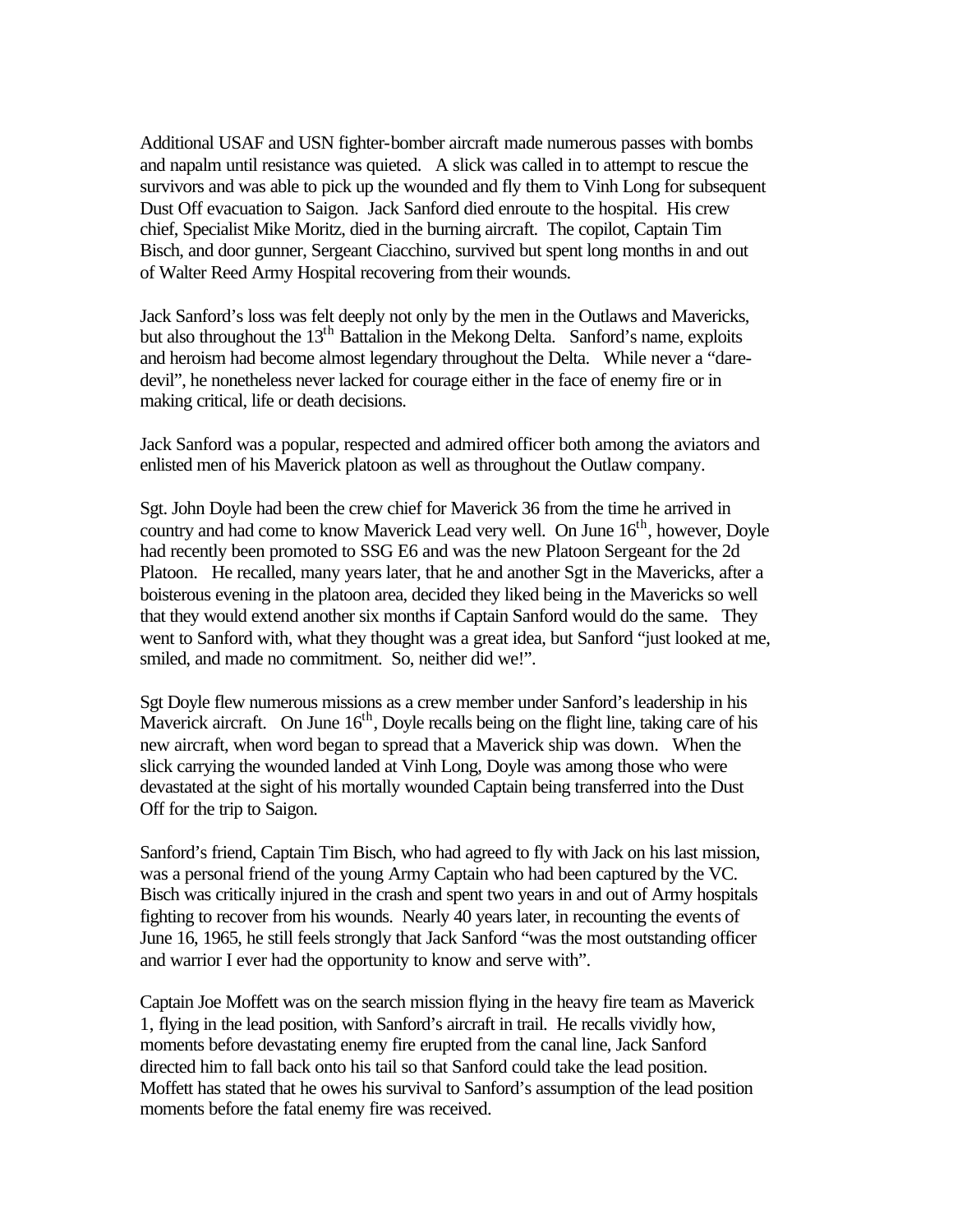Captain John Schumann, the object of the search mission on which Jack Sanford perished, was captured by the Viet Cong and was reportedly moved to North Vietnam where he died while serving as a POW.

Captain Bryce Kramer, who was probably Sanford's closest friend in the "Outlaws", was assigned to accompany Sanford's remains back to CONUS. Captain Sanford's wife, Jeannette, had come to the Far East to work for a construction company so that she could be in the vicinity of her husband. On June  $16<sup>th</sup>$ , she was employed by Pacific Architects and Engineers Corporation and was working in Saigon. Bryce Kramer was honored to also be the Survivor Assistance Officer for Sanford's widow and made arrangements for his burial at Arlington National Cemetery.

Jack Sanford died without knowing he had already been selected for promotion to Major and was weeks away from being promoted. His promotion was made posthumously.

During his illustrious career, Jack Sanford was awarded the Silver Star, two Distinguished Flying Crosses, the Bronze Star with "V" device, four Purple Hearts and more than a score of other decorations from both his own country and the host nations in which he served.

Within weeks after Jack Sanford was killed, US Army Vietnam (USARV) command honored his memory by naming the newly constructed Long Binh Army Airfield as Sanford Army Airfield. LTG Frank T. Mildren, DepCG, USARV, and BG Alan Burdett, CG,  $1<sup>st</sup>$  Aviation Brigade dedicated the airfield to Jack Sanford. A monument was placed in front of the Operations building which read:

#### "*Sanford Army Airfield, in memory of Major Jack W. Sanford, Senior Army Aviator, Co. A, 502d Aviation Battalion, killed by hostile action on 16 June 1965".*

An even more lasting tribute to Jack Sanford's memory stands in the form of one of Fort Rucker, Alabama's most prominent classroom buildings. Sanford Hall houses instructional classes for hundreds of US Army Aviators attending training courses at the U.S. Army Aviation School. Fittingly, Sanford Hall is located on "Outlaw Street", named in honor of the aviation company in which Sanford served, and gave his life for his country. All "Outlaws" will share the pride of this recognition for years to come.

In early March 1964, Mr. Eugene Patterson, Editor of the Atlanta Constitution newspaper spent a week with the Outlaws in Vinh Long and got to know Jack Sanford well during that short time. He wrote a series of 11 articles that appeared in the Constitution describing the activities of the outlaws, and Jack Sanford's Mavericks. On learning of Jack's death, Patterson wrote a poignant column in the Atlanta Constitution and concluded his story with the following: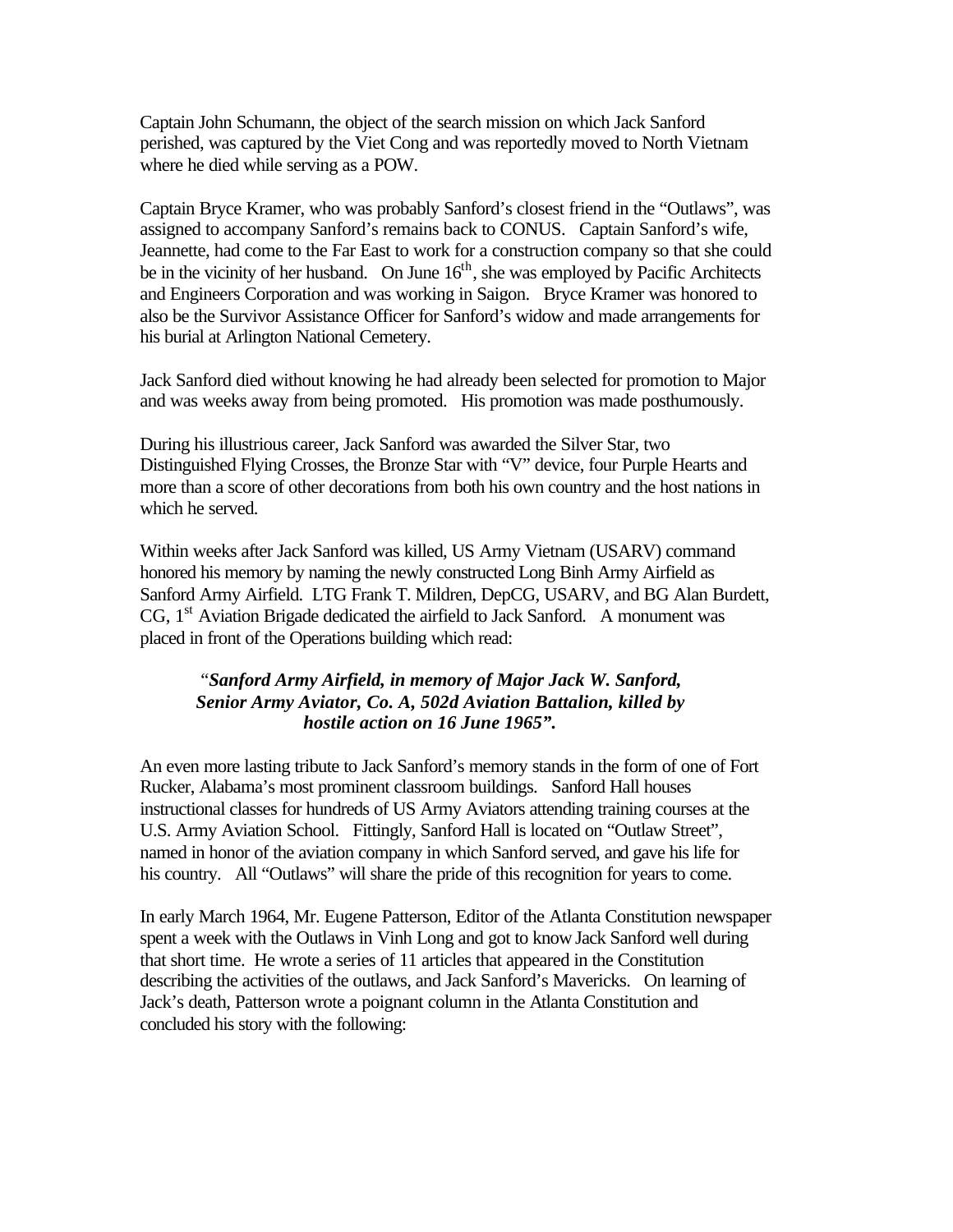*"He was such a vital, self-sufficient man, so upright and unafraid, that I had somehow expected he would make it through. He spent 11 of his 33 years studying for that college degree, took three wounds for his country before the final one. He cashed all of it in on one fearless firing run for some friends whose language he couldn't even speak".*

The loss of a soldier of the caliber of Jack Sanford drew the Outlaws, Mavericks and Roadrunners even closer as a unit. The company has lost other individuals and crews in earlier actions, but Sanford's stature as a soldier and leader affected every man in the unit.

What follows are a collection of memories of June  $16<sup>th</sup>$ , 1965, the day on which the original Maverick Lead, Jack Sanford, gave the supreme sacrifice in the service of his country and in support of his fellow soldiers in the Mekong Delta in Vietnam. These accounts are written by individuals who knew Jack Sanford well, both personally and professionally. Their accounts expand the on the persona of Major Jack Sanford. They also provide more specific details of the combat action in which Sanford lost his life.

Keep in mind that these are individual memories from a number of people who knew Jack Sanford well. Individual memories are often colored by the closeness of combat. Although these memories were recounted many years after June  $16<sup>th</sup>$ , 1965 they are still extremely vivid to those who were there.

These recountings are written to reinforce the memory of a true soldier, a true leader and a good friend in order that his memory may be kept alive for those who pass through Sanford Hall. They personalize the person for whom the building is dedicated.

Jackie Willard Sanford is permanently memorialized on Panel 2E Row 11 on the Vietnam Memorial in Washington, DC.

Personal Accounts By:

| Major Thomas E. Anderson   | CO - Outlaws                                       |
|----------------------------|----------------------------------------------------|
| Captain Frederick R. Bisch | Maintenance Detachment Commander - Sanford copilot |
| Captain Alfred J. Iller    | XO - Outlaws                                       |
| Captain Joseph U. Moffett  | Maverick 1                                         |
| Captain Bryce R. Kramer    | 1 <sup>st</sup> Platoon Commander - Outlaws        |
| Captain Olen D. Thornton   | <b>Operations Officer - Outlaws</b>                |
| SSG E6 John E. Doyle       | Platoon Sergeant - Mavericks                       |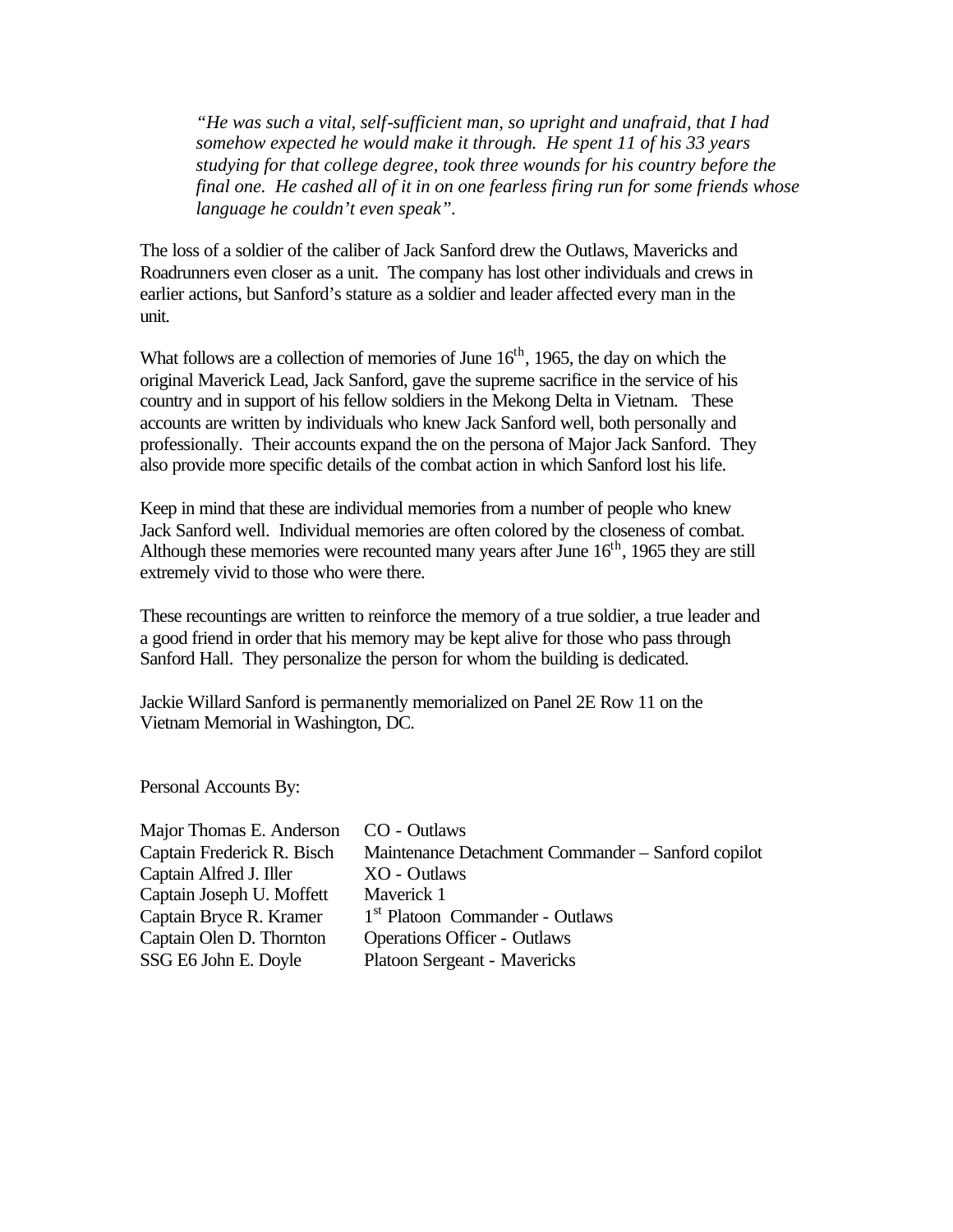As recounted by Colonel (Ret) Thomas E. Anderson Then Major, Commanding Officer – Co A/502d – Outlaws

As I remember, June  $16<sup>th</sup>$  was a Wednesday. I was nearing my DEROS, having received orders to report to C&GSC at Fort Leavenworth by the last week in July.

We had had two rather long and demanding operations the previous two days and most of the company was on stand-down alert. To give the crews a rest, the 13<sup>th</sup> Battalion TOC had not yet assigned any combat operation missions.

Battalion had sent down a group of ABC newspeople that morning so they could try to get a Vietnam combat story, either on camera or on audio tape. Since no combat assault operations were scheduled either in the  $114<sup>th</sup>$  (our sister company in Vinh Long) or in A/502d, the ABC people were lounging in the operations shack near the tower on the flight line.

Sometime late in the morning, probably around 1100 – 1200, we got information from the Bn TOC, that Capt John Schumann, an advisor to the 7<sup>th</sup> ARVN Division, had been in a convoy on a road just north of Vinh Long and across the Mekong river, when the convoy had been ambushed at a VC roadblock. Capt Schumann, and his ARVN counterpart, reportedly had been taken captive by the VC. Battalion gave us the coordinates and asked us to send out a fire team to do a search and recon in the area.

I was told of the mission by Captain Olen Thornton, Outlaw Operations Officer, who had already assigned it to the Mavericks. Jack Sanford had received the mission at about the same time I was notified and had already designated a heavy fire team to conduct the search. He would, of course, fly Lead.

Nothing in the nature of the mission indicated that it would be anything other than a routine, low-level, search of the canals, roads, villages, etc. in the area. I thought this would be a good opportunity to put the ABC people in the back of my C&C ship and fly overhead, listen to the Maverick radio traffic, and let them watch how such a mission was conducted. It would also give them a chance to get some pictures and audio tape of the mission. So, I got my crew together, put the 3 or 4 ABC people in the back, fixed them up with headsets, and took off minutes behind the Maverick fire team.

Captain Tim Bisch was commanding the  $150<sup>th</sup>$  Maintenance Detachment, assigned as the primary maintenance support for the "Outlaws". Tim and Jack had become close friends during their nearly one year association in the company. When Jack Sanford was given the mission, he asked Tim if he would like to fly with him since the captured officer, Captain Schumann, was a personal friend of Bisch's. No specific enemy situation or other information was given that would dictate taking any more than the usual precautions normally in place when flying such a mission. Besides, Jack was the best in the business in commanding such a mission and needed no particular outside advice or assistance.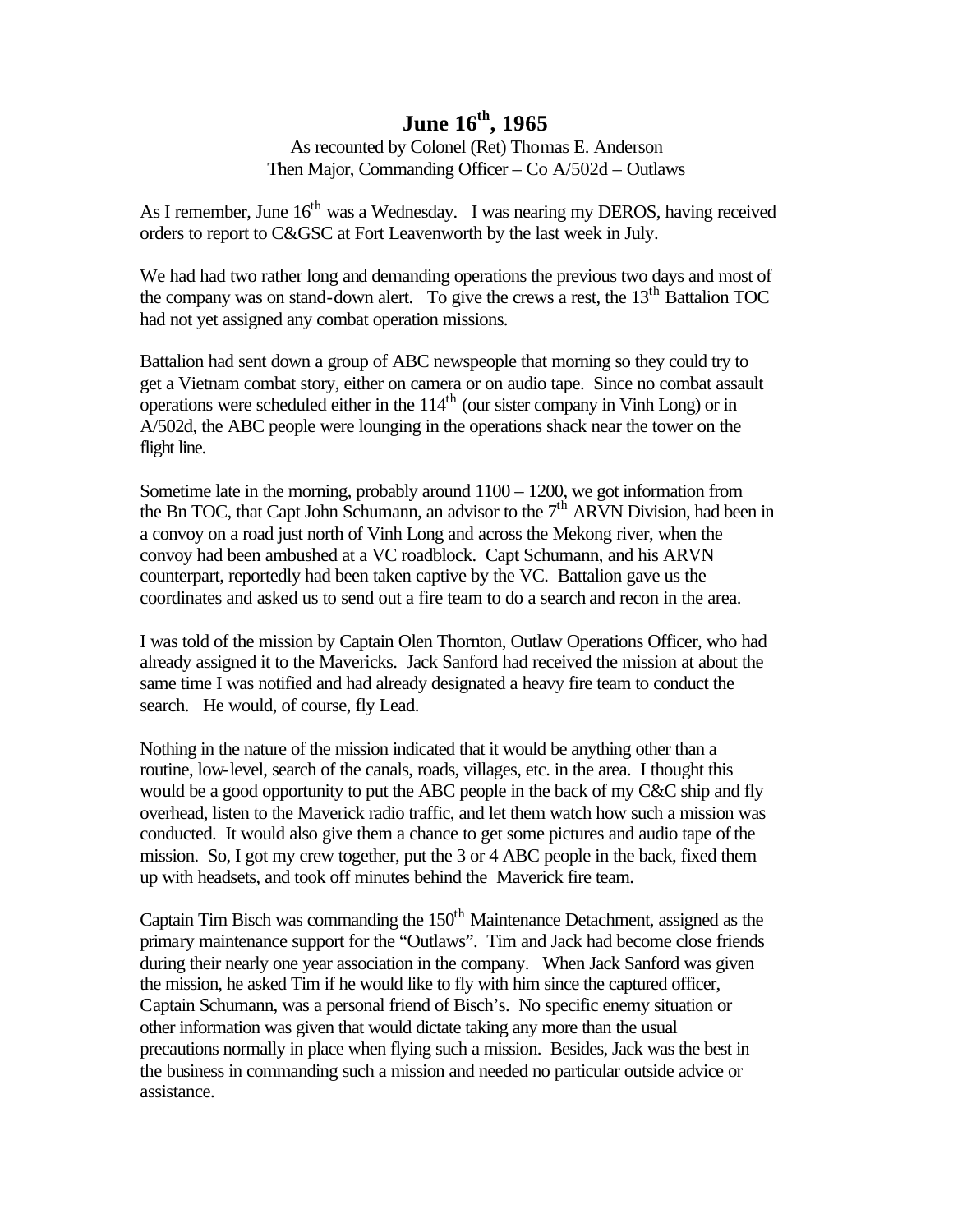Because I normally flew the company C&C ship, I had a wide variety of VHF, UHF and FM radio communications. I was able to simultaneously, or selectively, monitor the Maverick platoon net, the Outlaw company command net, the Battalion TOC net and various USAF liaison channels. Battalion TOC also had direct access to USAF and USN fighter support that was assigned to, and on-station, to support missions in the Delta.

I departed Vinh Long and I arrived on station, with the ABC news team in the back, just as the Maverick fire team was starting its search pattern. I was at about 1000 feet, circling overhead, keeping the fire team in sight. After about 5-10 minutes of flying up and down several canals, I heard Maverick Lead radio that he had spotted a sampan in a canal with some rice-straw mats covering something and that he wanted to circle back to have another look. Just as the team started making it's next pass over the area, it drew heavy fire from the tree line alongside the canal. Jack reported the fire and pulled off immediately. I told him to stand by, called Bn TOC and reported that the team had encountered heavy fire and requested fighter support.

Within 2-3 minutes I had a call from a FAC in the area. We quickly discussed the mission, I pointed out the smoke grenade thrown by one of the Mavericks, and gave him vectors from there. Within minutes, he was able to bring in at least two sorties of USAF fighter/bomber aircraft who strafed and dropped ordnance on the tree lines. After the air support pulled off, Jack indicated he was going back in to have another look.

No sooner had the team begun it's run into the area again when even heavier VC fire opened up. Maverick Lead, at very low level, took several hits. The ground fire found it's mark on Jack Sanford, critically wounding him and making it impossible to control the aircraft during the few seconds it took before the aircraft contacted the ground.

The other Maverick aircraft immediately pulled off. I called Battalion TOC for more air strike support. I was amazed, not only at how quickly we got a response on-station, but also with the amount of firepower they poured onto that tree line. It seems to me that both USAF and USN aircraft responded and, in the next 20 minutes, a fierce amount of ordnance and napalm was put into the area on the VC positions. (We didn't know it at the time, but later found out that a VC battalion was staging in that area.)

I watched Sanford and Bisch's aircraft hit the ground, explode and burst into flames and remember shouting "Oh God, no, no no…" From directly overhead, I could see three bodies on the ground near the burning UH-1 gunship. As the fighters were coming in, I called Vinh Long tower and asked for a slick to be sent to the area immediately. The tower and Outlaw operations were also monitoring the same combat frequencies and were abreast of the action.

Captain George Kyle and a crew were on stand-by at Vinh Long. When I called for an empty slick, he cranked immediately and was on-station within five minutes. While enroute, I gave him a quick summary of the situation which he could already see as he arrived just south of the area.

Enemy fire had now been reduced considerably by the fighter-bombers. George and I made the decision to have him come in low from the south, land as close as possible to Maverick Lead's aircraft, and have his crew pick up the three injured crewmen we could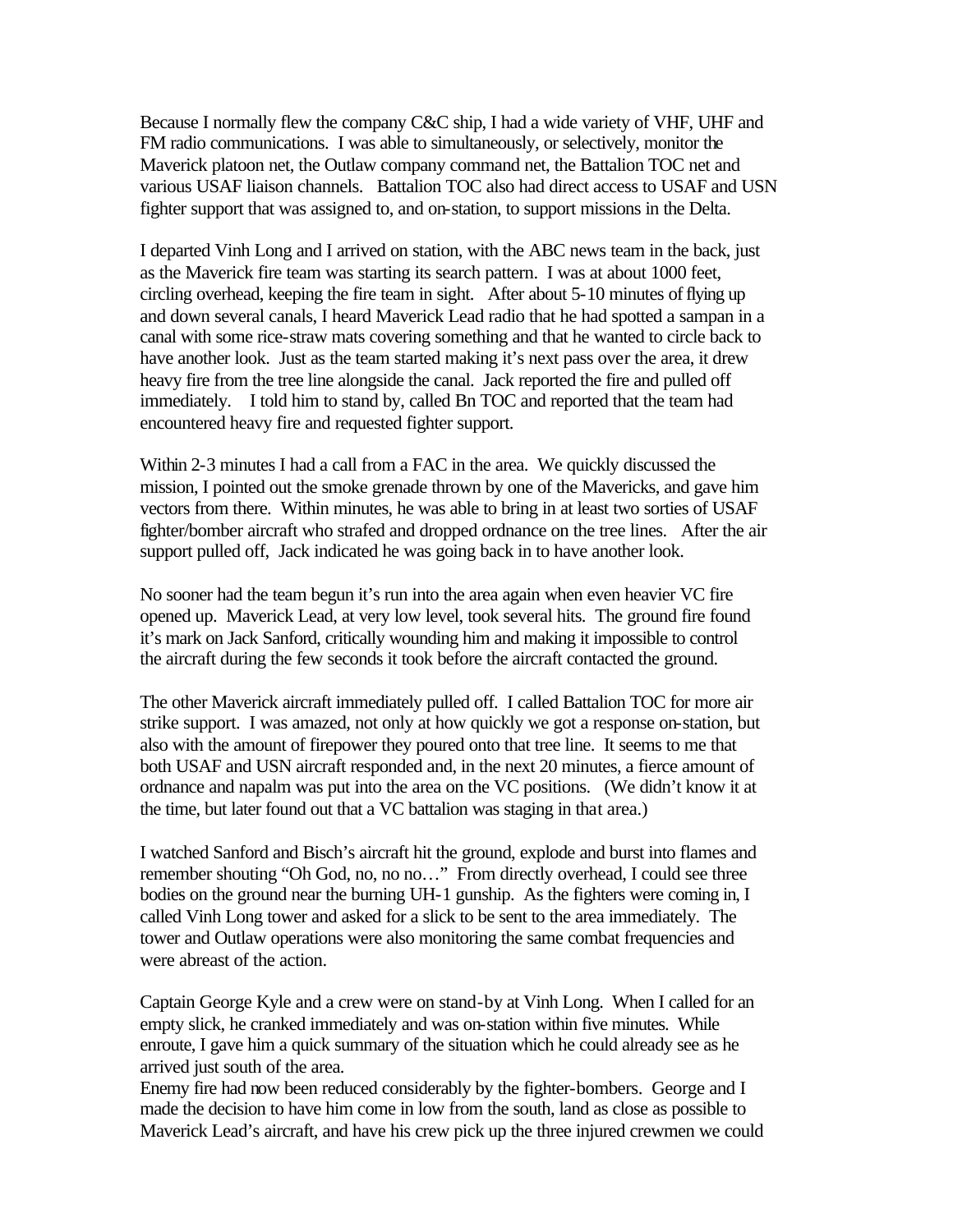see on the ground. It was obvious that both pilots had been ejected through the windshield. I couldn't tell if they were both still in their seats or on the ground beside the seats. The gunner, Sergeant Giacchino, had also been thrown from the aircraft and was unconscious on the ground. Mike Moritz, the crew chief, was not able to get out of the ship and died in the crash and fire. His remains were recovered the following day.

George's crew jumped out, picked up the three crewmen, put them into the slick and departed to the south for Vinh Long, only minutes away. By that time, a Dust Off medevac ship was landing at Vinh Long. When George landed, the injured were immediately transferred to the Dust Off, with the local flight surgeon on board, and flown to the hospital in Saigon.

Captain Jack Sanford died enroute to Saigon. Captain Tim Bisch and Sgt. Giacchino were transferred through medevac channels, ultimately to Walter Reed Army hospital in Washington, DC.

The U.S. Army lost a future senior leader that day. Jack Sanford had all the attributes and abilities to rise to a position of high prominence in the Army. I lost a good friend.

Thomas E. Anderson Outlaw 6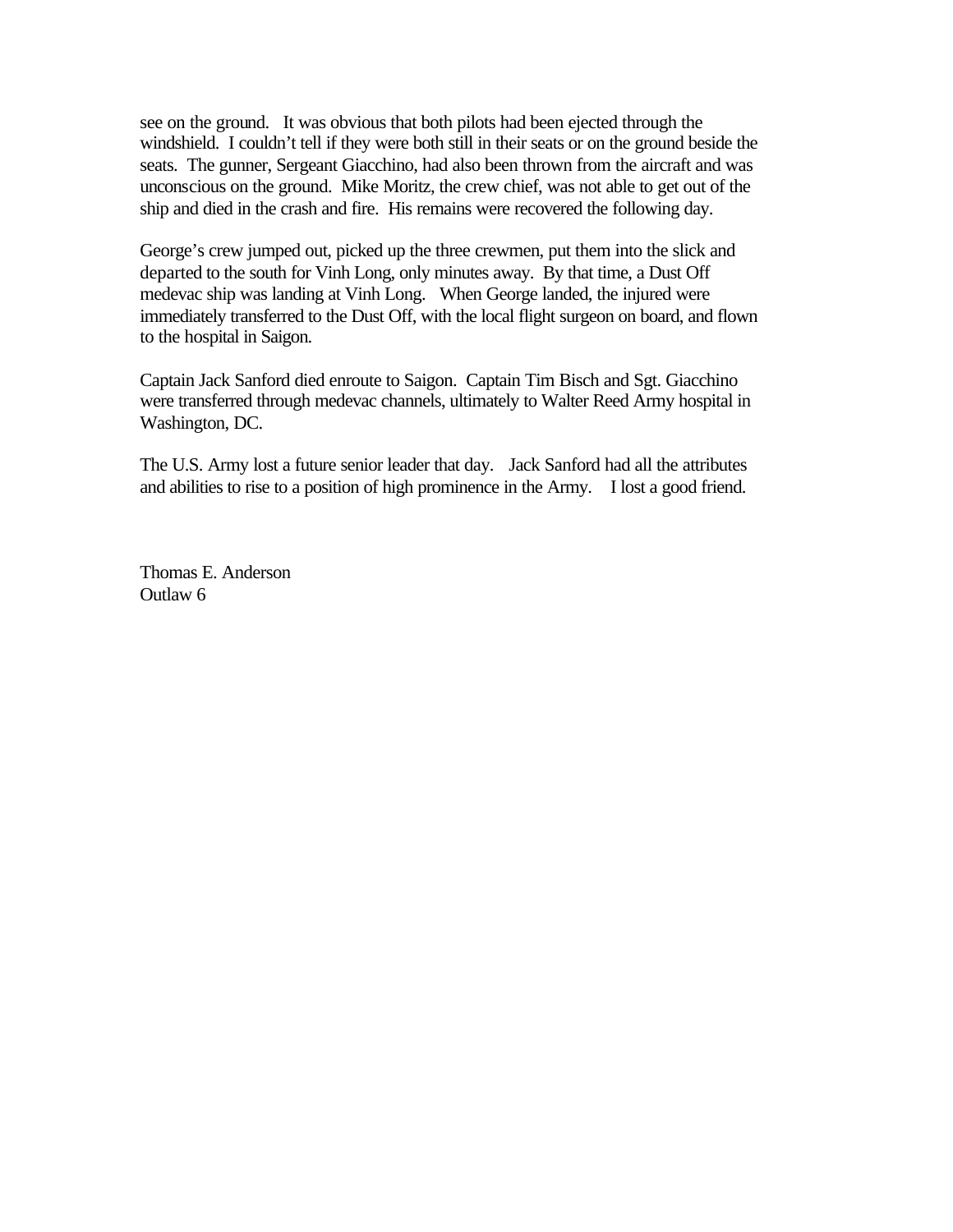As recounted by Colonel (Ret) Frederick T. (Tim) Bisch Then Captain, Commanding, 150<sup>th</sup> Transportation Detachment (CHFM)

I am pleased to pass on my memories regarding June 16, 1965, a sad day for me, our unit, Jack's family, relatives, numerous friends, and the US Army.

On June 16, 1965, I was Commander of the 150th Transportation Detachment (CHFM). Our mission was to provide maintenance and technical supply support to A/502d with it's 25 UH-1 helicopters, to include 8 gun ships assigned to the 3rd platoon, known as the Mavericks. Our call sign was Roadrunner!

Earlier that day I had flown with a flight of Maverick gun ships on a training mission. Newly assigned personnel from the 25th Inf Div, Schofield Barracks, Hawaii had recently arrived to serve as gunners on Maverick aircraft. To provide training with aircraft automatic weapons, learn firing techniques and targeting skills, the gunners were provided an opportunity for live firing exercises in-flight at the local "live fire" area.

After completion of a brief but focused flight, I returned to my Detachment maintenance office on the flight line.

Shortly thereafter, Captain Jack Sanford, Commander of the Maverick Platoon, came to my office. He informed me of the capture of my friend, Captain John Schumann, a military advisor located at Cai Bai, across the Mekong River, north of Vinh Long. Jack had received a mission to take his Mavericks out to try to locate him. He asked if I wanted to go with him on the mission. I was eager to go.

I collected my flight gear and went to the flight line to preflight and prepare the aircraft, known the "Hog", armed with 24 each 2.75 inch rockets on each side of the aircraft. Jack arrived with his gear, asked me to change seats from copilot to pilot. Coincidentally, armored flight gear had been issued that day or shortly before. I was inserting the lower portion of my chest plate under my lap seat belt when Jack urged me to hurry. I suggested to Jack that he also insert his plate under his belt for improved protection and ensure it wouldn't strike the cyclic. Jack just nodded and requested clearance from the tower to depart, which we did. I remember that we needed to use a running takeoff to get our heavy "hog" airborne.

I believe we initially flew at about 500 feet altitude to the area before dropping to low level. One of the fire team aircraft began taking fire. We, and the fire team, left the area. USAF fixed wing aircraft were close by and strafed the treeline where it was believed the fire was coming from. They made several firing passes into the area and shortly thereafter we received permission to return to the area. I remember watching the fighter-bomber aircraft climbing high into the air leaving the area as we were going back in.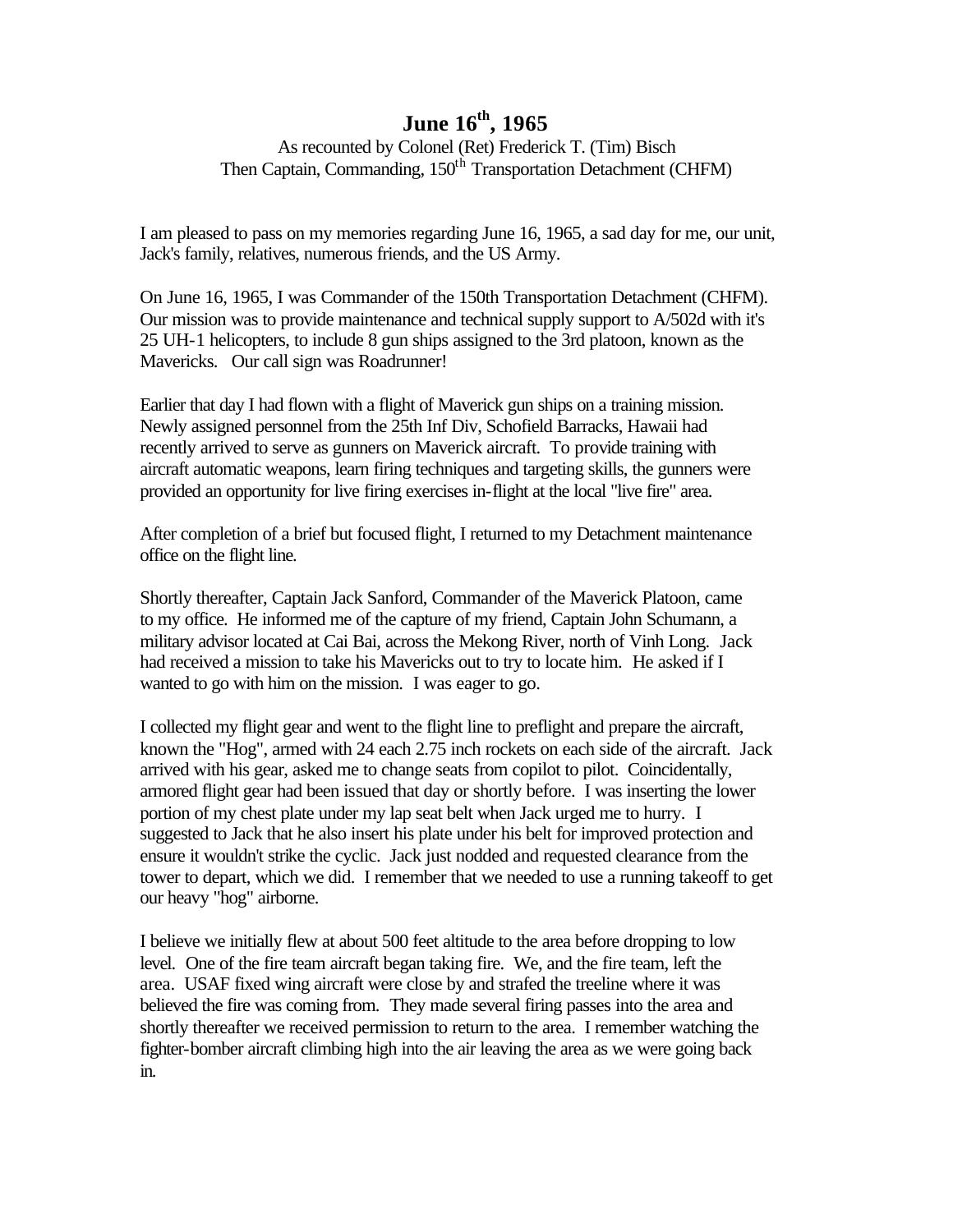I'm sorry to say that is the last I remember of what happened on June 16th. My next conscious remembrance was waking up, with both legs and one arm in casts, strapped down in a bed, inside an enclosed white curtained area, obviously at a hospital. It was Walter Reed General Hospital during early July. Due to my concussion from the accident, I was disoriented and confused for several weeks. I did not know what had happened or why I was there.

I was shocked with disbelief and grave sadness when I was later made aware of the accident and death's of Jack Sanford and Mike Moritz.

I remember Mike as a pleasant-natured soldier, an excellent crew chief, dedicated to the care and operational readiness of his aircraft at all times. Jack Sanford was a personable but very focused military officer. During my 29 years of active service, Jack was the most outstanding officer and warrior I ever had the opportunity to know and serve with.

Unfortunately, my friend Captain John Schumann, the Army Advisor at Cai Bai, died while being held as a POW, I believe in North Vietnam. John would be proud and humbled to know of the efforts and sacrifices that were made on his behalf to rescue him.

Jack Sanford's service to the Army, Army Aviation, and his country should be acknowledged so our junior military service men and women appreciate the caliber of many of their predecessors who led the way.

I am proud to have the opportunity to help honor the memory of Jack Sanford and his service to our country.

Frederick Timothy Bisch Roadrunner !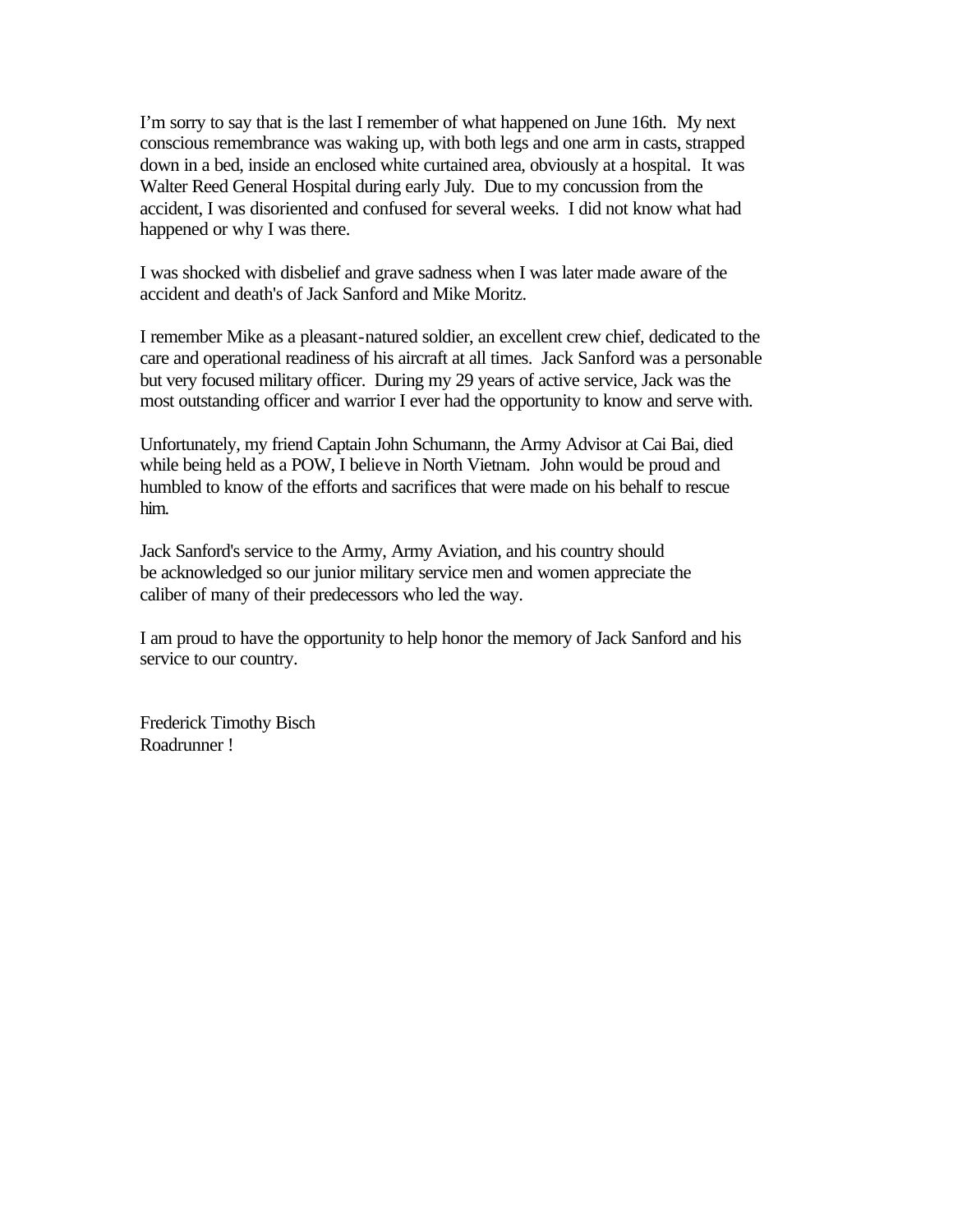As recounted by Colonel (Ret) Alfred J. Iller Then Captain, XO, Co. A/502d Aviation Bn - Outlaws Later, CO, Co A/502d Aviation Bn - Outlaws

Jack Sanford was a soldier's soldier! During the nearly one year I served in the same helicopter company with Jack Sanford, he became a close friend. Our relationship and mutual respect grew with every day he was part of our unit.

I had occasion to fly with Jack in armed gunships on several of our missions. However, it was only after I assumed command of the Outlaws, following Major Tom Anderson's departure, that I realized the full impact of Jack's leadership. For a few weeks, after his death, I always had the feeling that the Mavericks, when out on a mission, were sort of looking back…. searching for Jack's firm hand of leadership.

Without question, Jack's successor as Maverick Lead, Captain Frank Estes, was an extremely well qualified Lead! I remember having a one-on-one discussion with Frank about the loss of Jack and the perceived impact on the Mavericks. We both reiterated that, although we had all lost a friend and true leader, Frank was now the Platoon Leader and it would be under his guidance and direction that the mavericks would continue to flourish in the same fashion that Jack had melded the platoon originally. As expected, Frank seized the situation and did the expected outstanding job during that difficult time just after Jack's death.

Jack was a vital part of our unit. How vital he was, not only to our Outlaw/Maverick group but also to the entire command in Vietnam, was poignantly brought home when I saw General William C. Westmoreland participate in the funeral/memorial service for Jack in Saigon. In our Outlaw archives is a photo of General Westmoreland with Jack's wife Jeannette, LTC Jack Mackmull and Major Tom Anderson saluting Jack's casket as it was carried out of the chapel.

When Jack was killed, another close friend, Captain Bryce Kramer, was called on to break the news to his wife, Jeannette, who was employed as a civilian in the Saigon area. Bryce handled the situation with extreme sensitivity and compassion. At the time, I thought to myself that, if ever something happened to me, I hoped my wife would be accorded the same personal and compassionate consideration. Because of his close relationship with Jack, Bryce brilliantly conveyed to his widow the true feelings of all of us toward Jack.

I am sure others have written eloquently of Jack Sanford's life and chronicled the events of June 16<sup>th</sup> very well. I can only add that Jack Sanford was, and still is, a soldier and friend of the first order in my memory.

Al Iller Outlaw 5 – Outlaw 6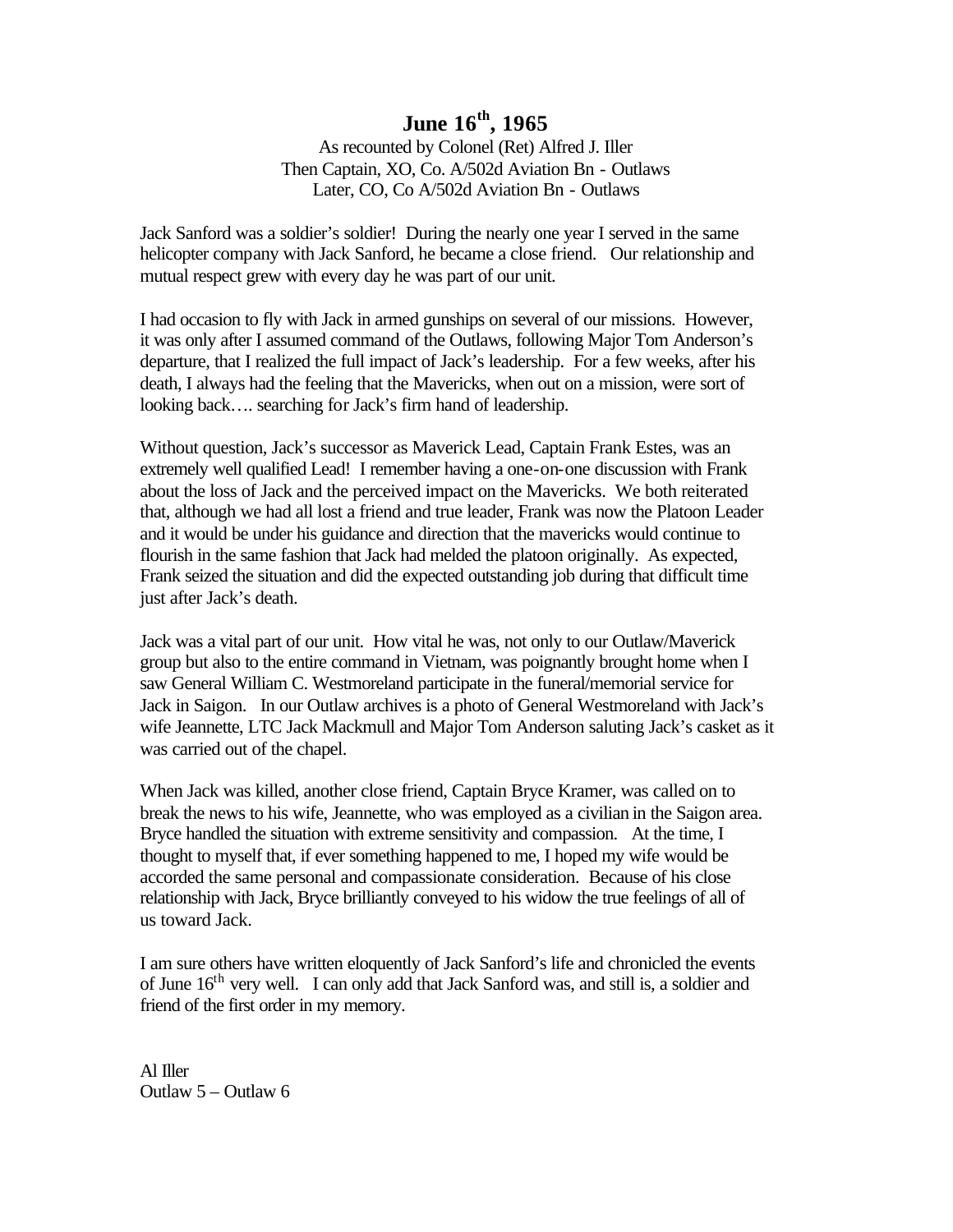### **June 16th, 1965** As recounted by Colonel (Ret) Joseph U. Moffett Then Captain – Maverick 1 Co A/502d Aviation Bn - Outlaws

#### **THE DAY CAPTAIN SANFORD DIED**

As I recall, it was a down day for the Mavericks. Seems like we were doing cleanup and routine maintenance of our revetments and aircraft.

Capt Sanford, Maverick Lead, told us that an American advisor had been captured and may have been seen being moved by sampan in the 7th ARVN Division area. We were scrambled as a heavy fire team to go look for him.

I was flying "1" with Lt. Chuck Wrenn in the left seat. We took off and headed across the river and began reconning all of the canals in the vicinity of the area where the advisor had been seen.

We were flying low, paralleling each canal, so we could see under the canopy of the tree line. I received a VHF transmission from Lead, saying, "'1', break around and get on my tail." I broke left followed by "3". As I completed my turn, I saw Lead's aircraft, 90 degrees to the canal, in a very high nose up attitude with the rotor blades turning very slowly. I couldn't comprehend what was wrong and was initially puzzled by this action.

Lead's aircraft hit the ground without changing attitude. It scared me. I recall calling Vinh Long tower to say that Maverick Lead was down.

I do know we expended most, if not all, our ordnance on the area Lead had just flown over. Other Maverick aircraft scrambled from Vinh Long and were soon on the scene.

A slick flown by Captain George Kyle arrived soon after, landed and recovered Maverick Lead, Tim Bisch, and the door gunner and took them to Vinh Long.

I have always regretted that I didn't jettison my rocket pods and attempt to immediately recover the crew myself. Had I done this, Capt Sanford might not have died.

I owe my life to Maverick Lead because of his instruction for me to break around and follow him. Otherwise, it would have been me to overfly that machine gun.

Joe Moffett Maverick 1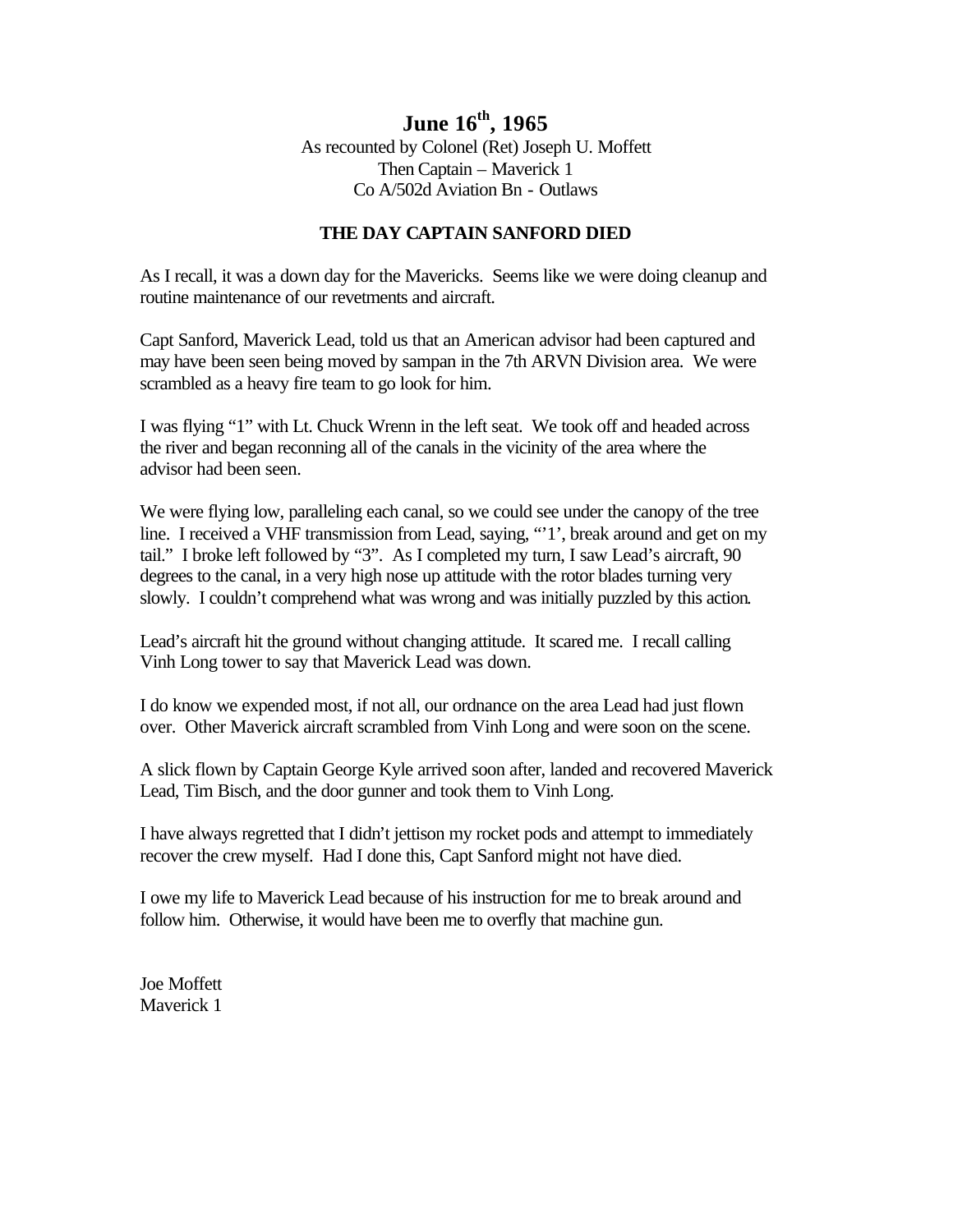As recounted by Colonel (Ret) Bryce R. Kramer Then Captain – Commander –  $1<sup>st</sup>$  Lift Platoon Co A/502d Aviation Bn - Outlaws

What follows is an overview of my memories of Jack Sanford during the brief time that I was privileged to know him – October '64 to June  $16^{th}$ , 1965.

I first met Jack in early October 1964. I was assigned as the 145<sup>th</sup> Aviation Battalion Aviation LNO, attached to the MAAG unit with the  $7<sup>th</sup>$  ARVN Division stationed at My Tho, RVN. Jack was the Armed Platoon Commander of the newly-arrived 62d Aviation company which was about to be assigned as the primary aviation support company to the 7<sup>th</sup> ARVN, replacing the 145<sup>th</sup> Battalion.

At the time, Jack asked me to brief him on the Division AO, enemy OB, Division "modus operandi" and to introduce him to the MAAG Senior Advisor and staff, the Division Commander, the Operations staff, etc. so that he could quickly identify with the US and ARVN personnel that he would be working with and supporting.

This I did, to include the political subdivision Provincial and District RVN Chiefs and their MAAG advisors. This type of "outreach" was unique, but indicative of the thoroughness and professional attention to detail that personified Jack's approach to his duties. Jack and I immediately formed a professional relationship that subsequently developed into a warm personal friendship.

In November '64, I was reassigned to the 62d Aviation company (Outlaws), initially as the assistant Operations and Intelligence officer and shortly thereafter as the commander of the  $1<sup>st</sup>$  platoon. During this timeframe, I flew with Jack and his Maverick platoon a number of times and further cemented our professional and personal relationship.

As a side anecdote, Jack and I arranged to meet our wives (Jeannette and Gloria) on R&R in Hong Kong in March 1965. In spite of the dependent ban, both wives made a trip back to Saigon as civilians. While there, we were staying at the  $145<sup>th</sup>$  Avn Bn compound when a VC sapper raid occurred with machine gun fire raking the BOQ in which were staying. The next day we moved our wives into the My Loan hotel (translate as "whorehouse") which was reportedly paying the most "protection money" for security. Jack and I returned to duty in Vinh Long. My wife Gloria returned to the US and Jeannette went to Thailand and took a job with Pacific Architects and Engineers (PA&E), a very large military contractor organization. She subsequently returned to Saigon several weeks later in their employ where she remained until Jack's death on June  $16<sup>th</sup>$ , 1965.

My memory of June  $16<sup>th</sup>$  is not "crystal clear". It is still painful, after all the years, to address the circumstances.

On that day we did not have an operation scheduled. The Mavericks were on "standby" at Vinh Long for possible emergency support in the  $7<sup>th</sup>$  Division AO. I was scheduled to fly with Jack that day and spent the morning in the sweltering sun on the runway at Vinh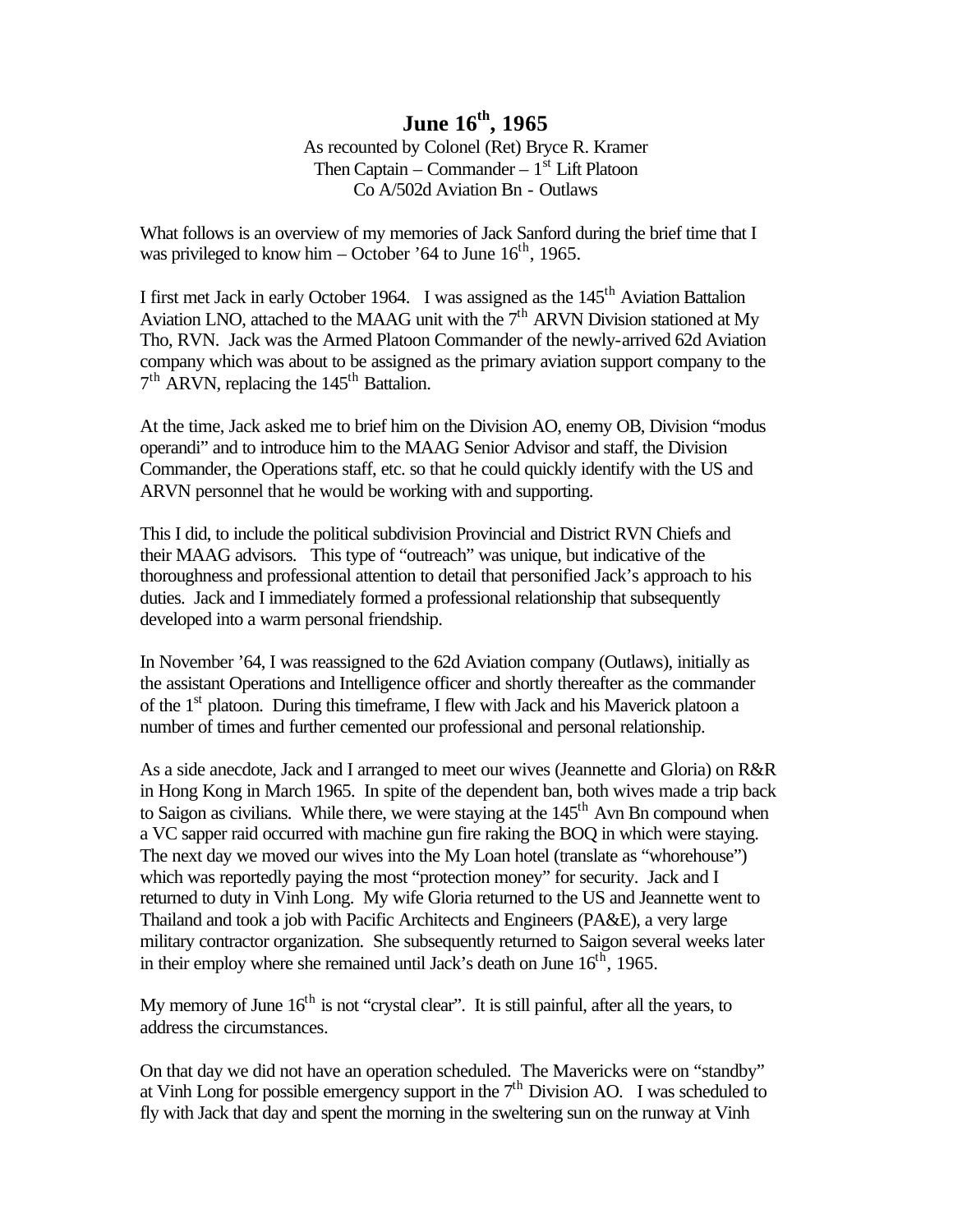Long. About midday, partially as a result of boredom or a desire to get to altitude to "cool off", I took one of my platoon slicks and crew and decided to "recon" the Division AO to see what was going on with the ground operations. (Things were a lot looser back then and we had a lot of personal leeway). I asked Captain Joe Clelan, the commander of the 28<sup>th</sup> Signal Detachment, to go along with me as copilot, which he did.

A couple hours into our recon, we were enroute back to Vinh Long to refuel when we heard over the radio that a Cai Be Regional Force, conducting an operation in their AO, had been ambushed by a VC unit and that the District Advisor, Captain John Schumann and others, had been captured. Subsequently, a call went out for air and armed ship support of the operation to attempt to locate and rescue the advisor and any other survivors of the ambush.

Jack, and elements of his armed platoon, responded to this request. Years later, Captain (now Colonel) Tim Bisch, commander of the  $150<sup>th</sup>$  Trans Det (which provided maintenance support for the 62d), told me that Jack came to his maintenance shack and asked him if he wanted to go with him on the search operation, since Schumann, also a TC officer, was a friend of Tim's. Tim told me that the subsequent takeoff with Jack in the "Hog" was his last recollection of the operation until he woke up in Walter Reed Army Hospital several weeks later.

Tim also recalled that Jack told him to fly the right seat, for some unknown reason, since the AC of the "Hog" usually flew that seat. The irony of this was that, since Jack was the only crew member subsequently shot, had Tim flown the regular copilot "left seat", the outcome may have been markedly different!

Jack's fire team proceeded to the AO and apparently located and engaged the VC unit. During the ensuing fire fight, Jack's ship took fire and crashed, killing Jack and his crew chief, Mike Moritz. Subsequent air and ground support enabled a slick, piloted by Captain George Kyle, to get into the area and evacuate the crew and medevac the survivors to the Saigon General Hospital.

Again, years later, Tim told me that while recuperating at Walter Reed, he ran into the door gunner, Sergeant Giacchino, who was also a patient, and who told him he was conscious throughout the action. He told Tim that he recalled that during a low level gun run, they encountered machine gun fire that hit the "Hog" in the cockpit area and that they immediately "pancaked in" with forward speed that caused the aircraft to crash and explode. He said the impact threw the crew 30 to 40 yards out of the aircraft, with Jack and Tim still strapped into their seats.

He also recalled an ensuing firefight that included helicopter gunships, USAF bombing and napalm support, the heat of which seemed to engulf the crash site, and ground support which apparently enabled their subsequent evacuation.

My next recollection was of Al Iller, XO A/502d, and I flying to Saigon later that evening and identifying Jack's body which we found in a triage trailer outside of the hospital. Jack's body was "intact" and the only gunshot wound, other than crash-related injuries,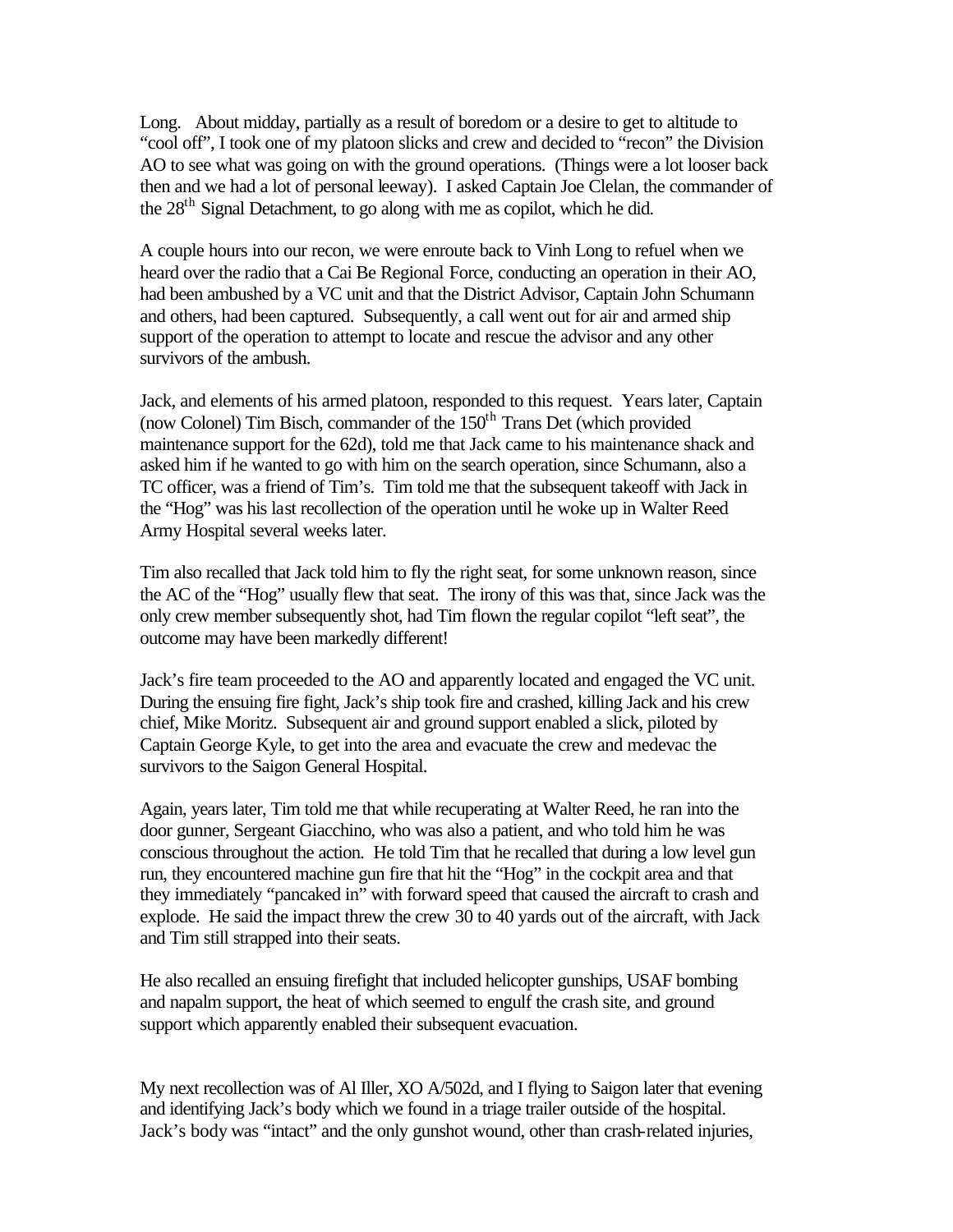was an apparent gunshot to the groin area. Subsequently, Al and I saw Tim Bisch in the hospital. Tim was unconscious and appeared to have every bone in his body broken. That was the last time I saw Tim until 35 years later at a reunion of the 62d Avn Co. !! At the time, I didn't think that he would live through the night and that it would be better if he didn't. Subsequently, Tim made a "miraculous" recovery, remained on active duty, was subsequently restored to flight status and retired as an O6! (Go figure!)

Later that night, Major Tom Anderson, unit CO, Al and I went to Jack's wife Jeannette's apartment in Saigon where I had the onerous task of telling her of Jack's death and the related circumstances. I subsequently spent the night at Jeanette's apartment while Tom and Al returned to Vinh Long.

The following days are somewhat of a blur. Since I was scheduled to DEROS in a few weeks, I was assigned to accompany Jack's body, and Jeannette, back to CONUS, to arrange for Jack's burial at Arlington National Cemetery and to serve as Jeannette's Survivor Assistance officer enroute to my next duty station. Somewhere in between all this, there was a "hero ceremony" for Jack in Saigon and all the other administrative minutia associated with departing RVN.

Enroute to Arlington, we had an "interim" service for Jack in his hometown of East Rainelle, WV, a small town in the heart of what is now known as Appalachia. A number of Jack's civilian and military friends, Jeannette, his mother and sister, and Gloria and I held a "wake" for Jack in the funeral director's house. Everybody got "smashed", to include the funeral director and his wife. Jack would have been proud of us!!!

We sobered up the next day by crashing a breakfast at the nearby White Sulphur Springs Resort and since there was no way to "pay" for the buffet, one of Jack's "ballsy" friends charged the tab to a fictitious room number. Jack would have been proud of us!!!

Subsequently, we buried Jack at Arlington. We took Jeannette back to Gloria's parents home at Pine Mountain, GA, where we stayed while she and I settled her affairs. I subsequently reported to Fort Rucker and Jeannette went back to work at Fort Benning, GA in the same job she had before Jack departed for RVN.

The above is my best recollection of the events surrounding June  $16<sup>th</sup>$ , 1965. I have no doubt that, after almost 40 years, some recollections be at variance with those of others. Mine are not "set in stone".

Bryce Kramer 1<sup>st</sup> Platoon Commander – Outlaws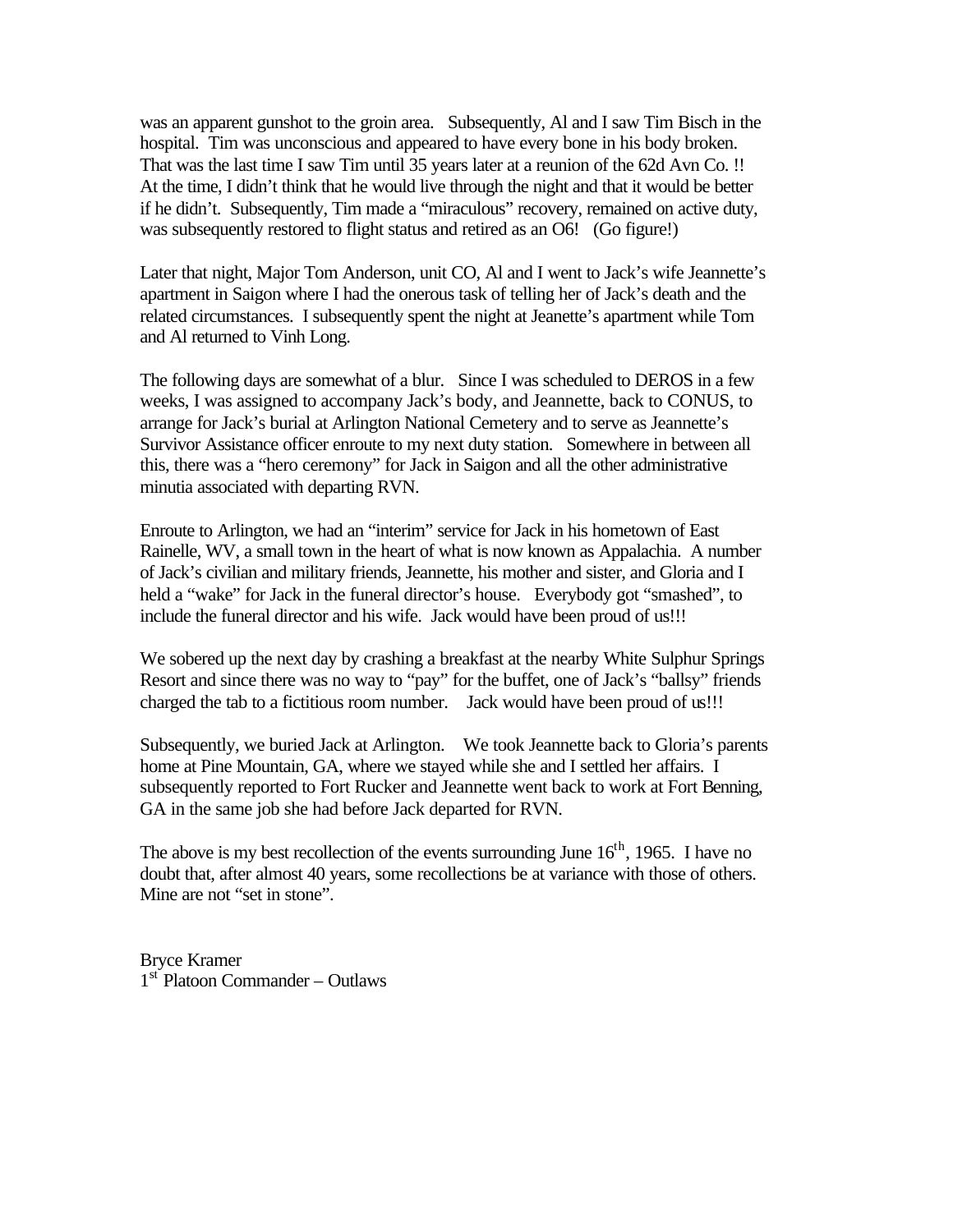As recounted by  $1<sup>st</sup>$  Sergeant E8 (Ret) John E. Doyle Then SSG E6 – Platoon Sergeant Maverick Platoon, Co A/502d Aviation Bn - Outlaws

In early June 1965, I had just been promoted to SSG E6 and was assigned as Platoon Sergeant of the 2d Lift Platoon, Outlaws.

My recollection of the day that Jack Sanford and Mike Moritz died was that I was on the flight line when word started to spread about an aircraft having been shot down. I remember a Dust Off and a regular slick landed at Vinh Long. The slick brought in the crew members who been recovered from the Maverick aircraft. I quickly realized that it was Maverick Lead!

I had served as a crew chief in the Maverick platoon until I was promoted and took on my new position. I knew, and respected, Captain Sanford as a wonderful man and true leader.

I remember going over to the slick that had brought in the wounded crew. A crowd had gathered around the ship and I could see one of the injured, not sure who it was at the time. It appeared that his scalp was hanging down from his head. I quickly realized that we (the crowd) were only in the way of getting the injured onto the Dust Off, so I went back to the 2d Platoon flight line area.

Sometime after that, word came to the flight line that Captain Jack Sanford had died on the way to the hospital. Like everyone else, I was devastated! I felt helpless. I know now it was irrational, but at the time I felt very guilty. I felt that maybe if I had not just made E6, I could have been there on the mission, and maybe I could have done something.

Like everyone who knew Sanford and Moritz, I was immersed in grief. I was angry. Angry that Jack and Mike were dead. Angry that they had not been able to get Mike's body out of the wreckage and he would have to stay out there until the next day when recovery could be made. Angry that Tim and the gunner were seriously hurt, and angry at what I perceived to be the way we were handcuffed in fighting the war.

Later, I realized that I had no reason to feel guilty. There was nothing I could have done, even if I had been there. But, my life was changed in some deep way by that day. Still, today, I find myself talking about the events of that day. I have, after three tours in Vietnam, forgotten most of what happened there in Vietnam. But, the memories of that day will always live on.

I lost a leader I had the utmost respect for, a fellow crew chief, and two fellow Outlaws!

John Doyle Maverick 36 crew